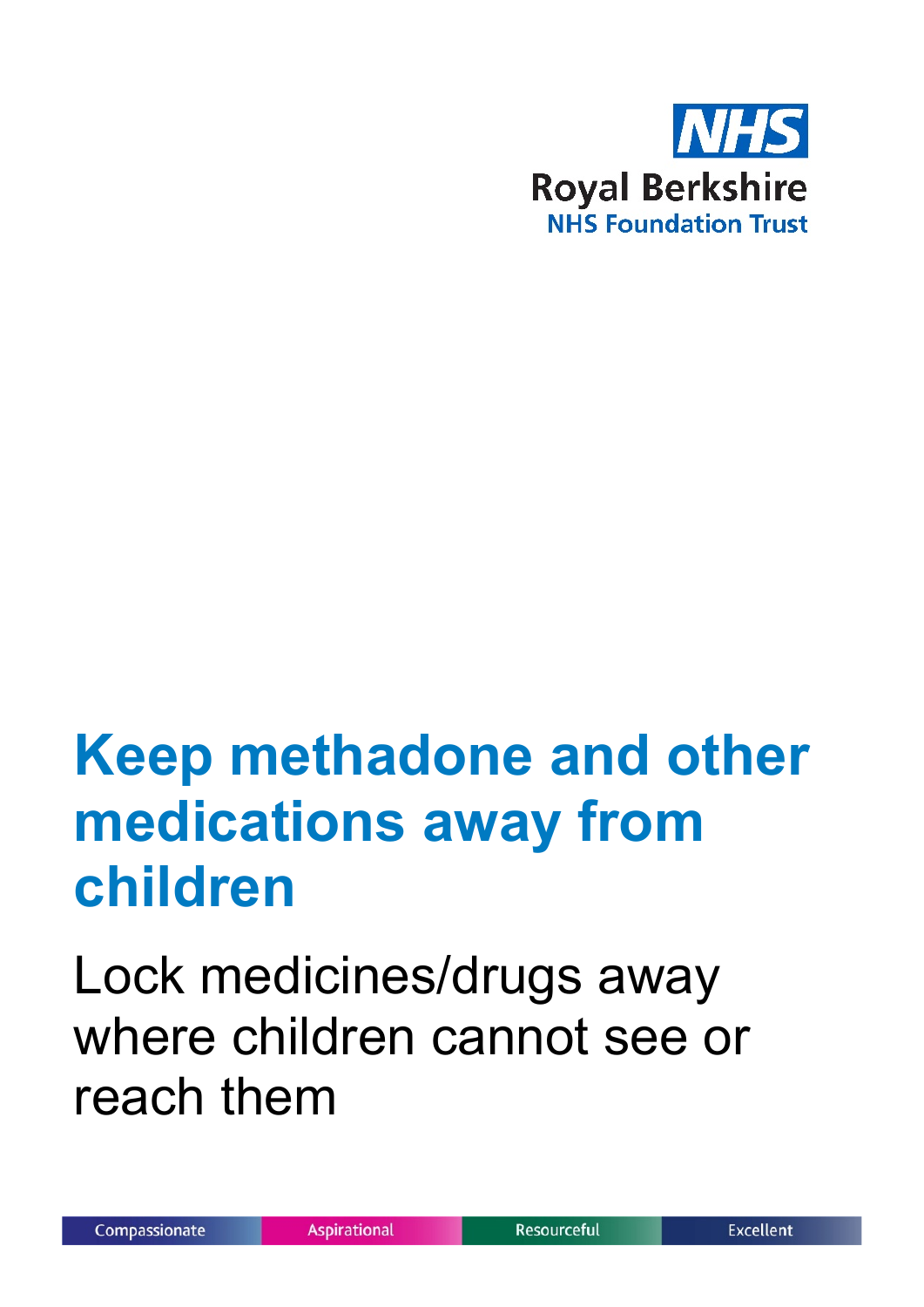## **If your child swallows methadone, other medication, drugs or alcohol they could be seriously harmed or die. As little as a teaspoon of methadone could kill a young child.**

- Over half the cases of poisoning in children are caused by them swallowing medication/drugs.
- Young children are naturally curious and do not understand danger. You can't expect children to understand the difference between a brightly coloured pill and a sweet, or between methadone and fizzy pop.
- When the pharmacist puts your medication whether capsules, tablets or liquid – into a bottle, it will be supplied with a child resistant lid.
- These lids make it hard for children to open but they are **not** 100% childproof.
- It is therefore essential to keep medicines locked away where children cannot reach them.
- **Do not** put tablets and/or methadone in bottles without childresistant lids.
- **Do not** keep methadone, tablets, drugs or alcohol where children can get hold of them.
- If you buy methadone and tablets off the street remember:
	- $\circ$  You cannot be sure of the strength or the purity.
	- o They may not be in bottles with child-resistant lids.
	- $\circ$  If a child does swallow them you may not be able to tell the doctor exactly what they have taken.
	- o Make sure you store it **safely**.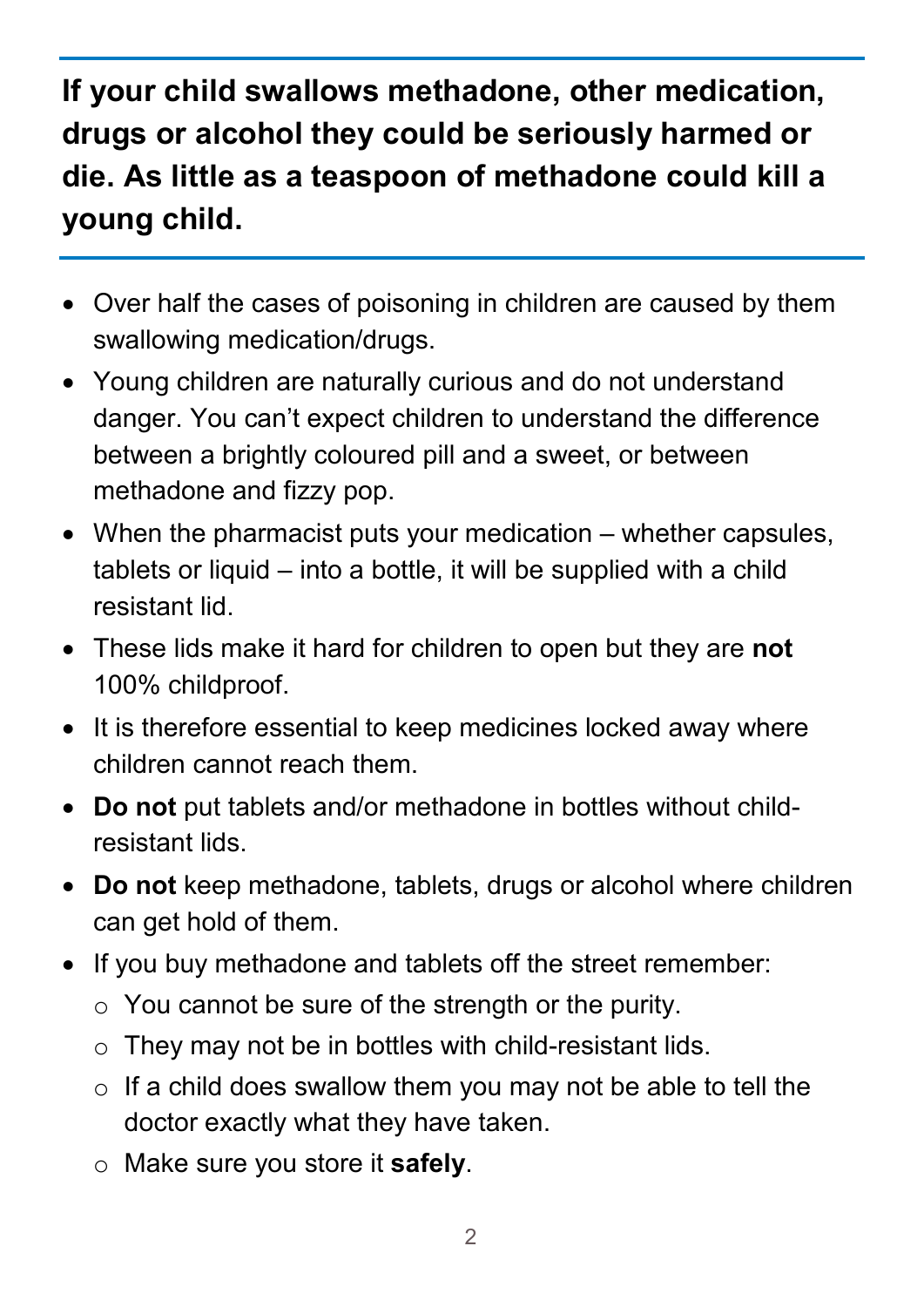#### **Emergency action**

If you think a child has swallowed your medication

- Phone for an ambulance to get the child to the nearest Emergency Department (A&E) as soon as possible.
- Take the container of the medication (and any remaining contents) with you so the doctor knows what the child has taken.
- Do not try and make the child sick this may make things worse.
- If the child is unconscious, lie them on their side to make their breathing easier and to prevent them inhaling vomit if they are sick.

# **Safety checklist**

- **Do** lock all medicines / drugs away from children
- **Do** teach children not to swallow anything unfamiliar
- **Do** take old and unwanted medicines to the pharmacy to be disposed of
- **Do** store and dispose of all sharps and injecting equipment safely
- **Do** ask your local drug treatment service about safe storage boxes for methadone.
- **Do not** keep methadone in the fridge.
- **Do not** store unused methadone/medication.